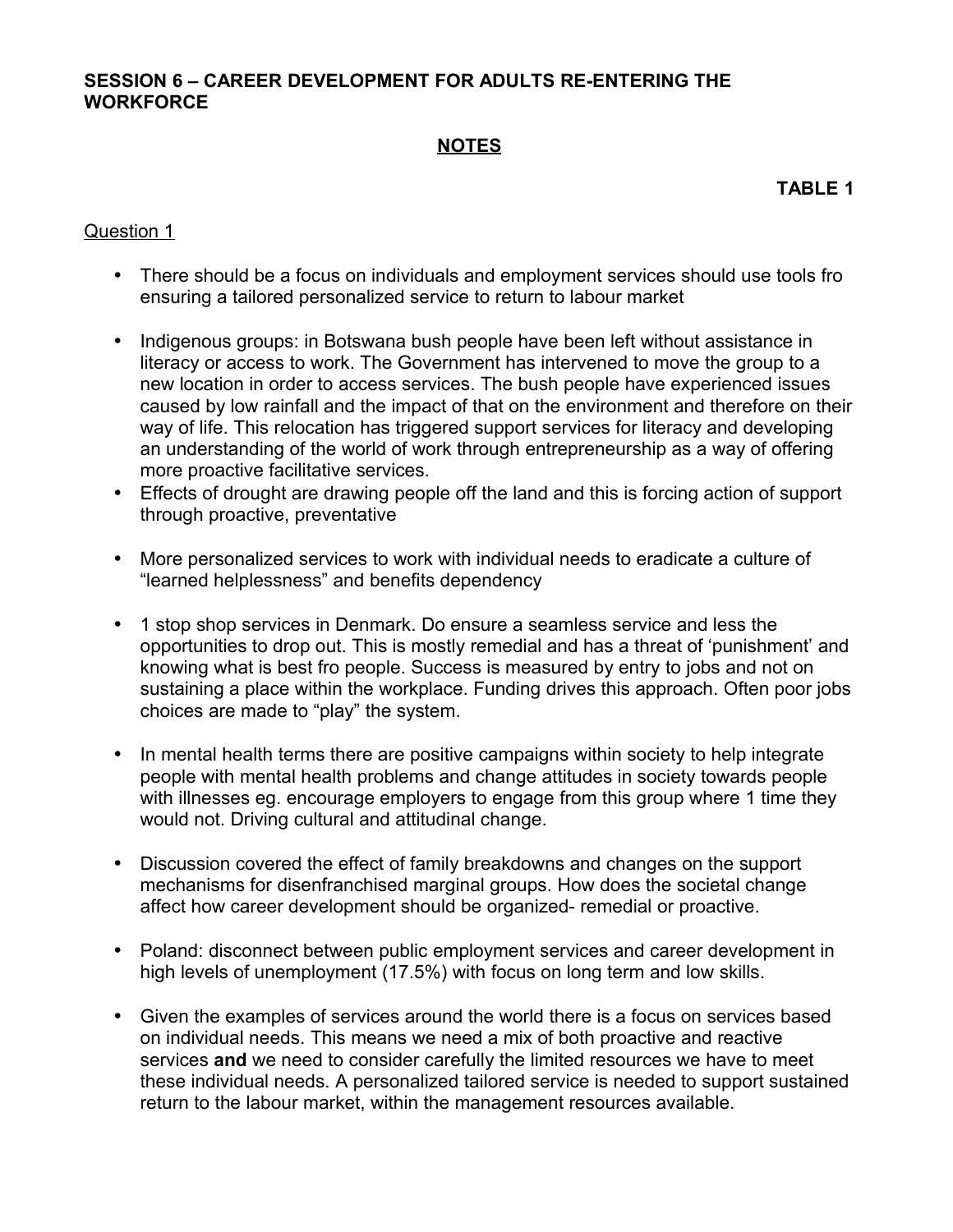# Question 1

- Australia
	- o More reactive
	- o Affected by payment services (unemployment benefit)
	- o New reform agenda will give people little or no choice
	- o Need a more proactive Welfare to Work Agenda
	- o Passive approaches in the past have destroyed communities
	- o Development of work incentives
- Ireland
	- $\circ$  Set programs for up to 2 years (from age 15)
- New Zealand
	- o Good practice in cultural appropriateness
- Helmut ETF
	- $\circ$  Low income countries are not proactive (even if policy recommends this)
- Ireland
	- o Proactive when economy doing well
- India
	- o Highly decentralized (to level of village)
	- $\circ$  Jobs quarantee scheme: responsibility of community good no choice (take what you are offered).
	- $\circ$  Welfare paid out of community bank for all marginalized people.
	- o Do not want a Welfare Policy nationally
- ETF
	- $\circ$  Issue of access to support / training
	- $\circ$  Active labour market measures can be poor quality.
- Scotland Highlands & Islands
	- $\circ$  Development of a population trend to increase population through attracting new people in and help people already here to participate more fully.
	- o Partnership with local authorities and Job Centre Plus.

# Key Points

• As countries become less welfare dependant and dependant on State provision, public employment services become increasingly more proactive.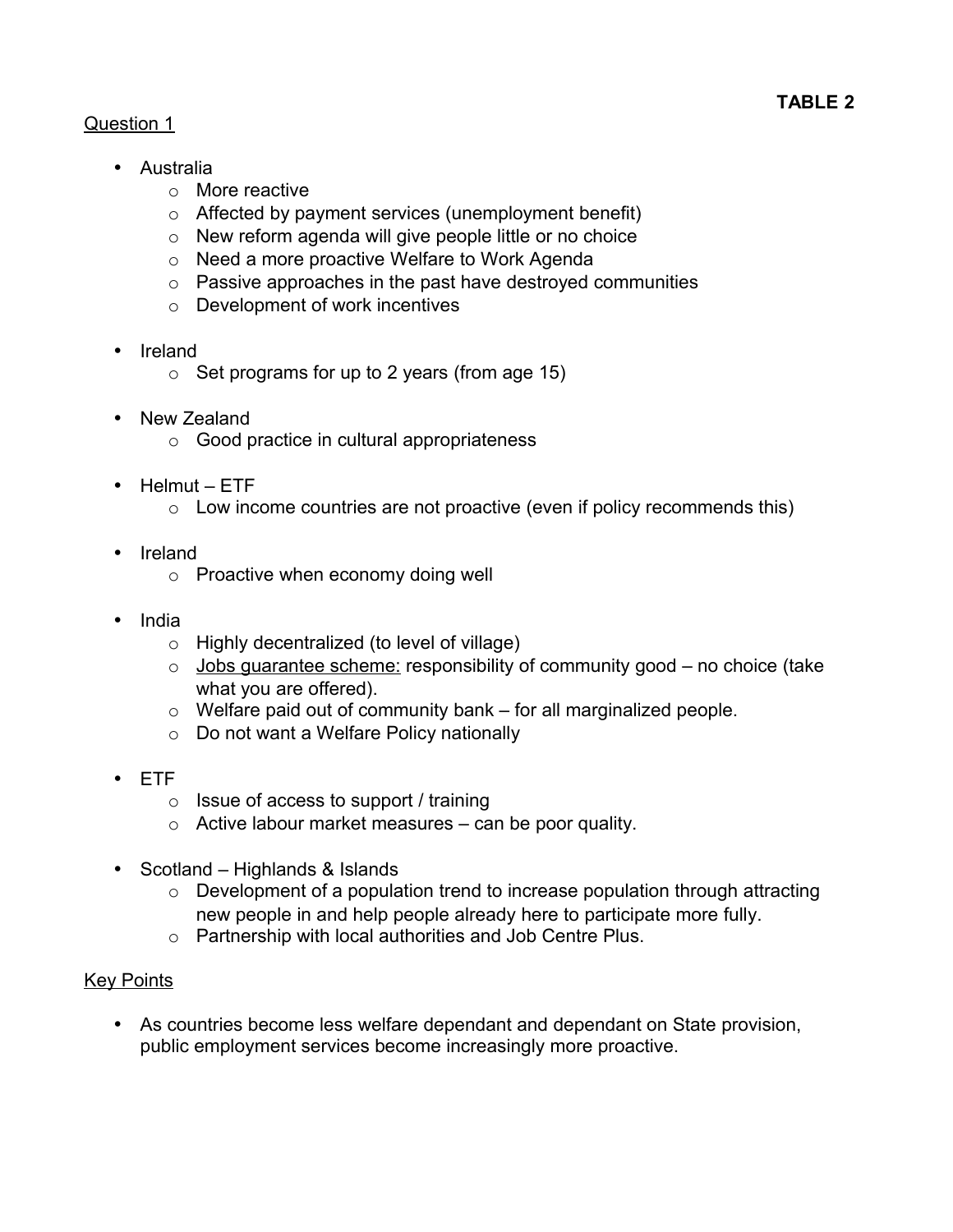• Public employment services should seek to be more multi-faceted, customised and collaborative to meet needs of target group.

# **TABLE 3**

# Question 1

- Different models of services required for persons with disabilities between those longterm disabled vs. those hurt at work, and how returning to work.
- Different service / expertise required for mental illness vs other disabilities
- Migrants –not just language provision,, but cultural needs and connecting with networks
- Should there be policies to provide language training to first generation immigrants (eg. grandparents who have been here for years and still only speak their native tongue).
- Can employers be harnessed to help migrants with orientation to life skills eg. how to use bus and get around the city, even if they do not have language.
	- o Even for skilled migrants
	- o This gets at proactive, preventive side
- Need to find out their needs; don't assume you have the answer, especially if designing it based on common norms
- Need specific communication skills to deal with the unique needs / scenarios with every group
- Organisations in UK have stress audits need to get away from adversarial aspect to illness eg. workers compensation. –If they get labeled through that process it is difficult psychologically, and although they are deemed to be 'unable' to work, it might just be that they can't do that job, but there may be other jobs they could do, which would help them feel better about them selves because they are contributing
- Should set up benchmarking and evaluation framework at start of delivery of a program, not afterwards. It can help determine upfront whether a program can actually achieve the 'mission'.

# Key Points

- Customisation or different, adapted models of service need to be considered and developed based on the needs of the client ie. Research their needs, not what you think their needs are, or 'showing our way' to them
	- o eg. differentiation of migrant groups (culture, language)
	- $\circ$  eq. differentiation by type pf disability or mental illness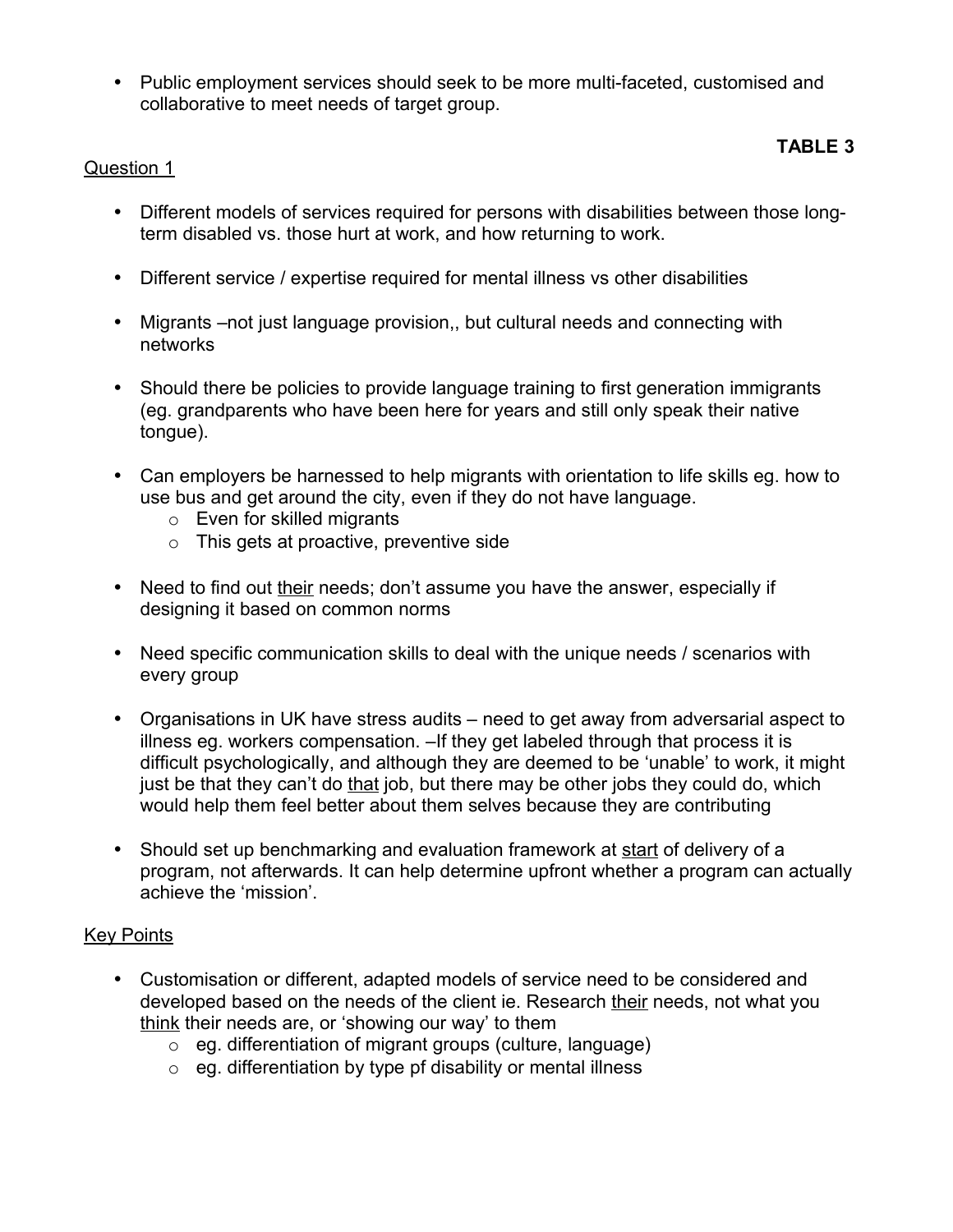#### Question 2

- Effectiveness of services limited by a focus on the supply side discrimination impedes on the demand side
- In Canada, significant resources devoted to providing services to disadvantaged groups
- There is a social equity issue when discussing delivery questions
- The Norwegian model quoted as an illustrative example of how to involve private sector employers (paid incentives)
- In South Africa focus has moved from career development to employment development; allhough delivery of life skills
- The schools provide services for students with disabilities and provision of incentives to employers (Luxembourg)
	- $\circ$  No issues with immigrants (language training readily available)
- Europe –wide efforts to better integrate people with disabilities into the labour market
- Issue is lack of awareness about the services available –for services targeting persons with disabilities (in Australia) and Aboriginals
- Efforts have been put in place in situations of dramatic economic restructuring ie textiles
- Services are available but they lack coordination
	- $\circ$  Trying to improve on this situation in Norway
- Discrimination against persons with disabilities is still a major issue

#### Key Points

- The services are out there in some generic form, but:
	- o Community awareness levels are inadequate, and
	- $\circ$  Those services are delivered in ways that are disparate and inconsistent

#### Question 2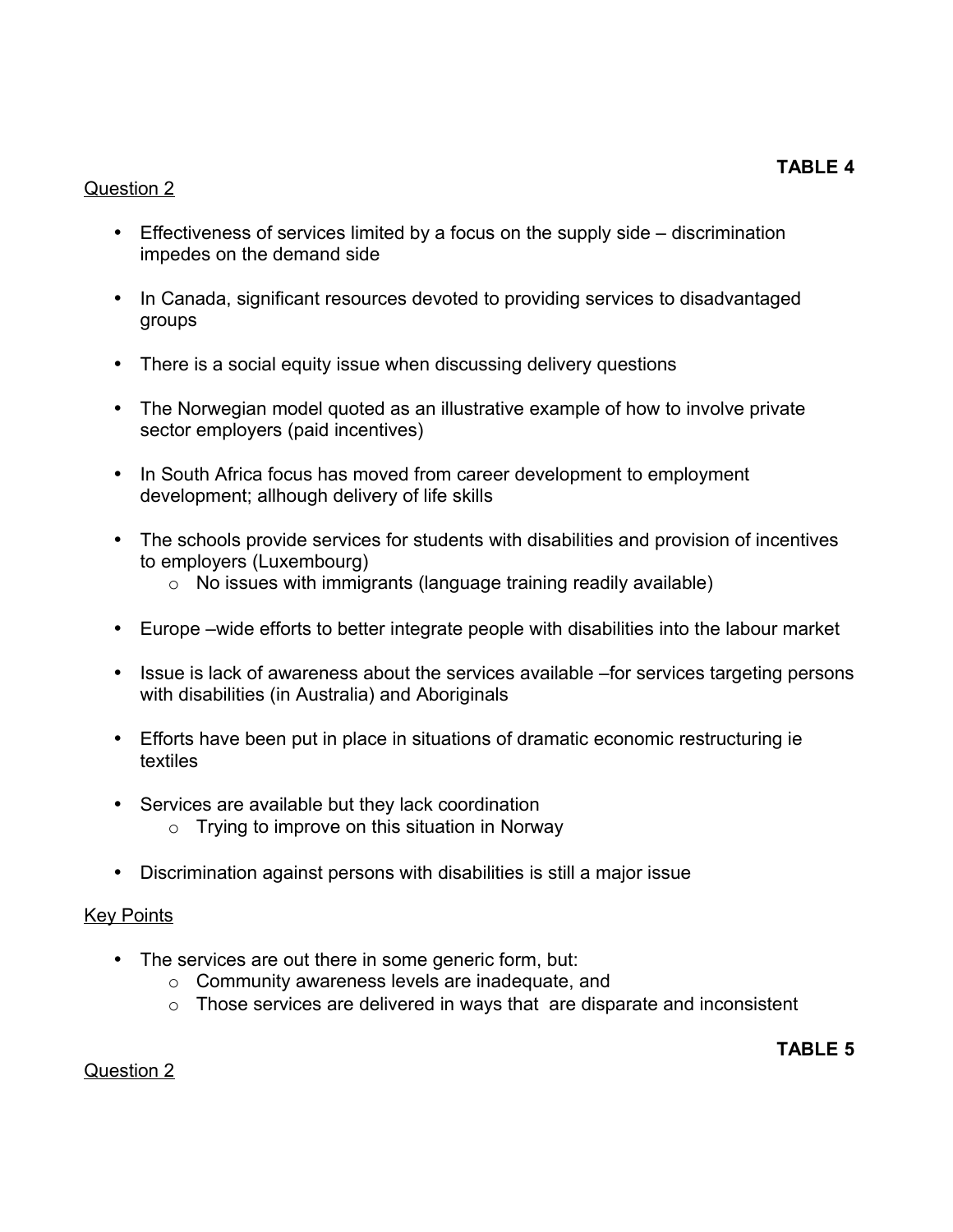- USA
	- o Native American AIDS Group. Learn from this. "The message needs to be shaped to the identified group."
- **South Africa** 
	- o Whole thing has to be collaborative.
	- o Network creation is key. Although process is slower, it is more thorough and provides stakeholder group buy-in!
	- o Above point brings in policy issues.
- Ireland
	- $\circ$  Services targeted at identified groups e.g. women (after childbirth), adult unemployment.
	- o Don't have big indigenous groups to deal with.
	- o Economic boom created need to bring people back to work.
- Finland
	- $\circ$  Service centres quicker turnaround is key focus to minimise time of unemployment.
	- $\circ$  e.g. long-term unemployment is harder to turn around.
- OECD
	- $\circ$  World Bank Columbia Project policy must be long-term focussed on generic & specific needs.
- Question be aware of consequences of changing an environment. e.g having more women at work will stunt population growth.
- Different career services are required.
	- o South Africa have great policies **but** there is a huge gap in the action plan.
	- o Resources are lacking at the coal face.
- **Note:** Making policy is the easy bit. Implementing is the hard part.
	- $\circ$  Individual needs of the customer need to be identified.
- Focus and monitor gaps in system and continually target areas identified in this gap analogy. (Gaps refer to new and growing unemployed groups).
- One Stop Shop: German and Japan Job café founded by government for a maximum of three years. Then they must fund themselves.
	- o Toyota and Tokyo Disneyland have great models to learn from
- Collaboration –Importance of this at all levels.
	- o May have a policy that cannot be implemented
	- o Horizontal and vertical collaboration need to be identified and works.
	- $\circ$  Highlighting the need to collaborate with cultural communities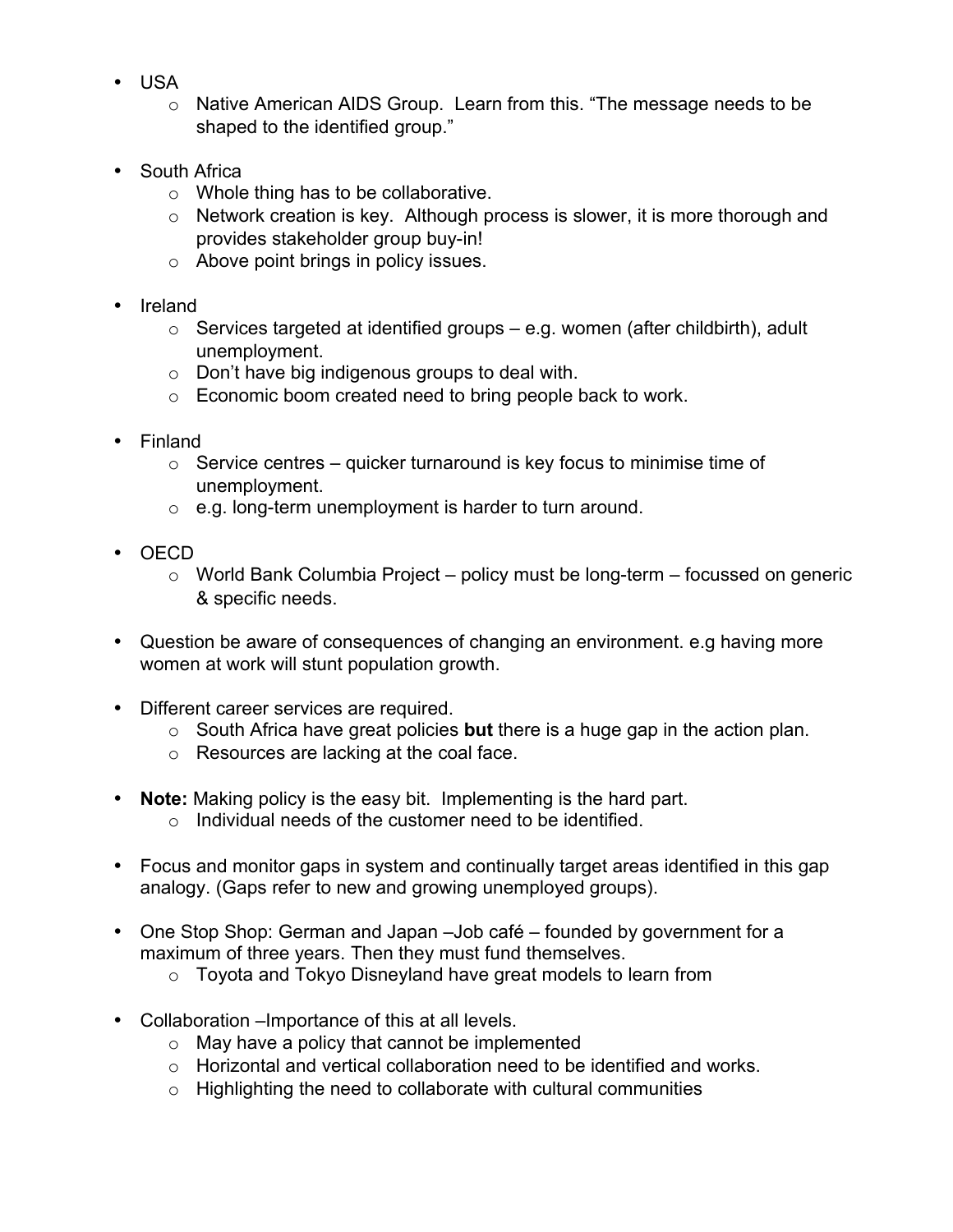# **Key Points**

- Identify gaps
	- o Policy and practice and resources to implement
	- o Demographic groups
- Cultural communities need to be identified –needs assessed.
- Collaborate in needs analysis and service provision.
- Collaboration between and across departments and agencies horizontally and vertically.

#### **TABLE 6**

#### Question 2

Question 2

- Effectiveness is increased by
	- $\circ$  Training in cultural sensitivity/multi-cultural competence and sensitivity
	- o Working in cross functional teams (allied professionals)
- Employment of individuals from within such communities into particular projects, through public policy (Vancouver agreement)
- Within initial or CPD that both career practitioners and public employment service providers would receive training in community capacity building (Canadian Standards and Guidelines)

#### **TABLE 7**

- Focus of our conversation
	- $\circ$  The mandatory versus voluntary element of the intended services to a given target group
- Issue of 'how to motivate" the target group for which the service is voluntary intended e.g. use the community for which 'trust' is present.
- How do we evaluate the impact?
	- o Eg. Immediate employment? Or end? Proactive? Preventative?
- Combination of both
	- $\circ$  Eg. Australia has program for women re-entering
- Question of resources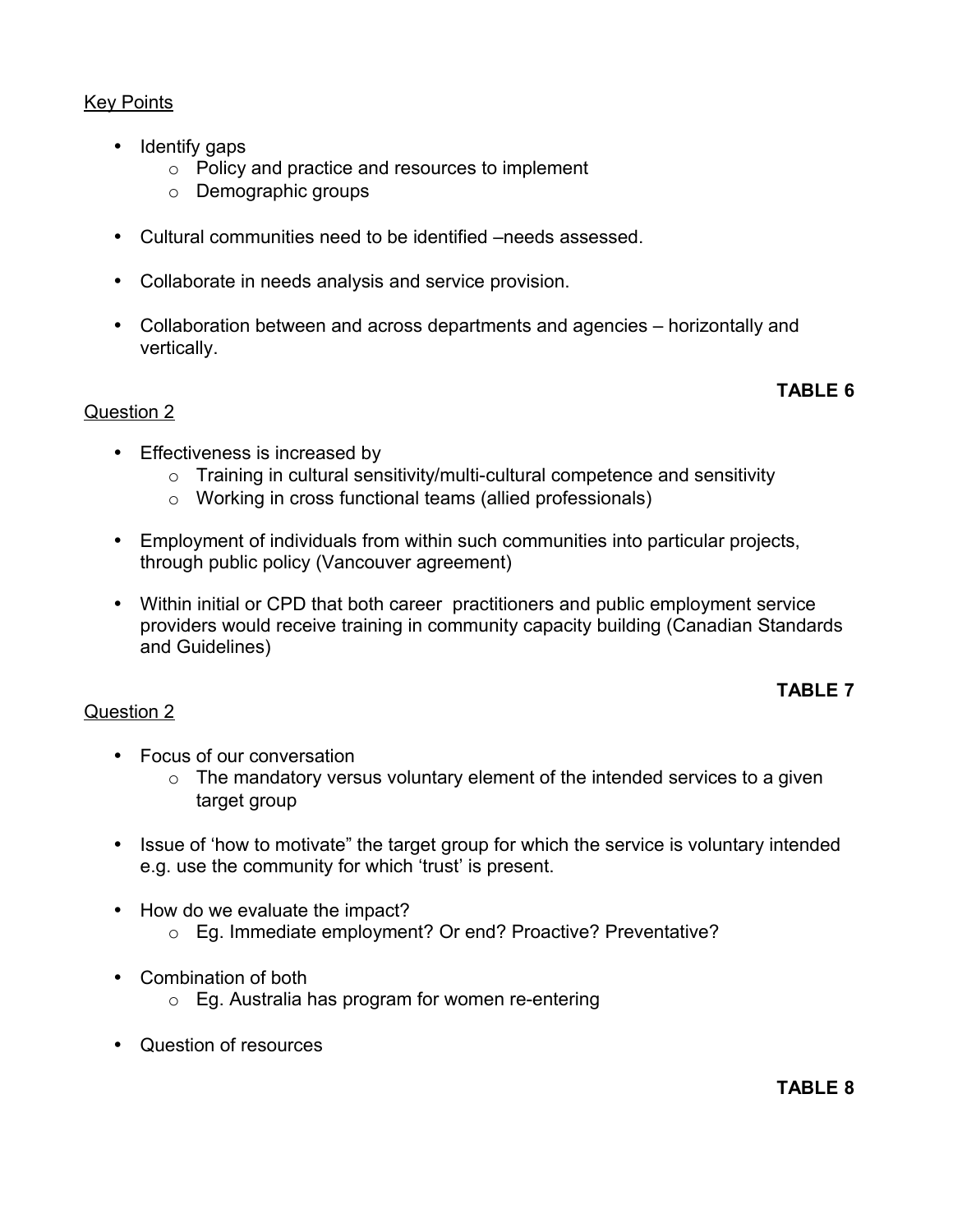- Effective approaches (within Italy, Finland, NZ, Canada) is having both specialised career services for PwD, aboriginals, migrants, women returning to work, youth – in addition to general public employment centres
- Italy Centres for women, youth quidance, others
	- o Some confusion to these groups on which centres to go to
	- o Also public employment centres –guidance, counseling, help to find a job
	- $\circ$  Immigrants support for language training
- Finland will work with native colleagues on language training, skill training
	- o Some coordination with European Union on lmi and sharing of job market information
- Botswana –Funding for training to help unemployed. People may not be aware of it though. Support and training to start your own business. School provide the services – people with disabilities or mental illnesses will be separate, dedicated schools
- NZ range of specialist supports from helping those unemployed to PwD looking at equipment needs and working with employers.
	- $\circ$  Lots of community interactions to develop capacities / processes re migration issues, language training
- Oman Significant school drop-out rates need career guidance for students to help with better info and choices on education and jobs
	- o Little evidence of some of these groups
- Canada –have both general public employment centres and specialised employment centres for PwD, immigrants and First Nations / aboriginals (also practice in Finland).

# **TABLE 9**

# Question 3

- Needs highly dependant on nature of economy
- Need to take account of / confront cultural diversity –need to be careful in implications
- 45+ in Hungary inactivity can be a rational choice need to marry career support with alternatives and think about benefit structures
- Highly efficient markets operate for many people change jobs without need for intervention. Need to ensure responses for those who cannot take account of all barriers (may be eg. lack of self-esteem, inability to structure a work day).
- Issue: Level of investment government government prepared to make and evidence requirement that there is a return to longer term pathways to sustained employment.
- Role of services as advocates.

#### Key points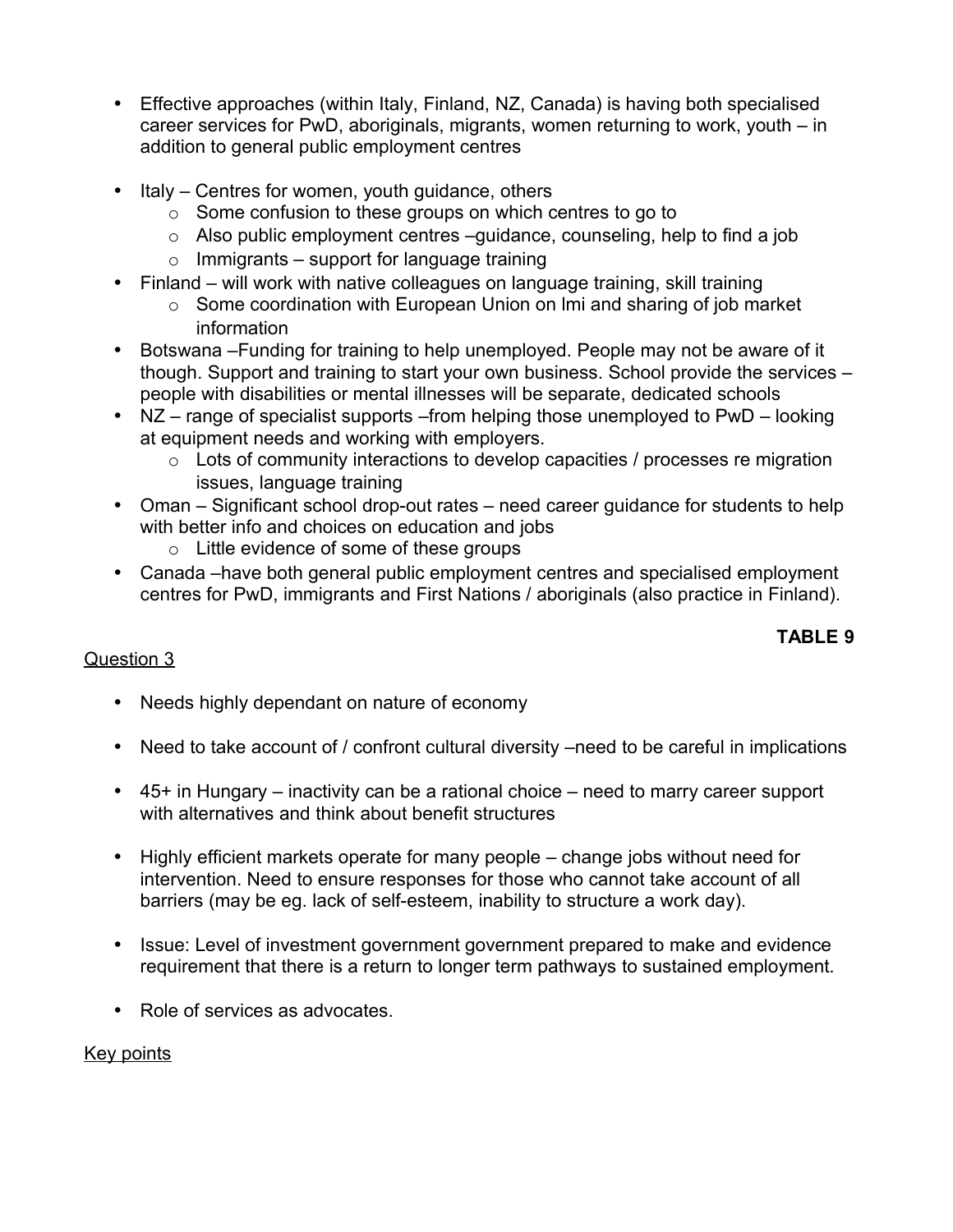- Need to build relationships based on trust and willingness to change between funders and practitioners.
	- o Funders willing to recognize different outcomes
	- o Pracdtitioners willing to change nature of interventions.

**TABLE 10**

- 1. Which "groups"?
	- o Clarifying which groups is a significant challenge.
- In Poland, rural workers for example, so different groups in different countries. This led us to look at which groups for our countries.
- UK single mothers, some immigrant communities, low skilled groups, disabled.
- Australia 2.3m on income support  $(10\%)$ 
	- $\circ$  Disability 'bad backers', mental illness
	- o Unemployed
		- **Lone parents**
	- $\circ$  In both UK and Australia, big variation in unemployment by region.
- New Zealand
	- o Unemployed tend to be multiply disadvantaged
	- $\circ$  Looking at part-time options for disability
	- $\circ$  Sole parents people do not stay on it for long
	- o Major focus on disability
	- o Generational dependency in Maori population
- Norway
	- o Low skilled, immigrants with language problems, rural unemployed on sickness who are not registered unemployed
	- o Disabled
- Poland
	- o Disabled people
	- o Residents of rural areas both registered unemployed and hidden unemployment
	- o Women who wish to re-enter or women who are inactive because they think they can't get back
	- o Low skilled in informal economy
	- o Start of illegal immigrants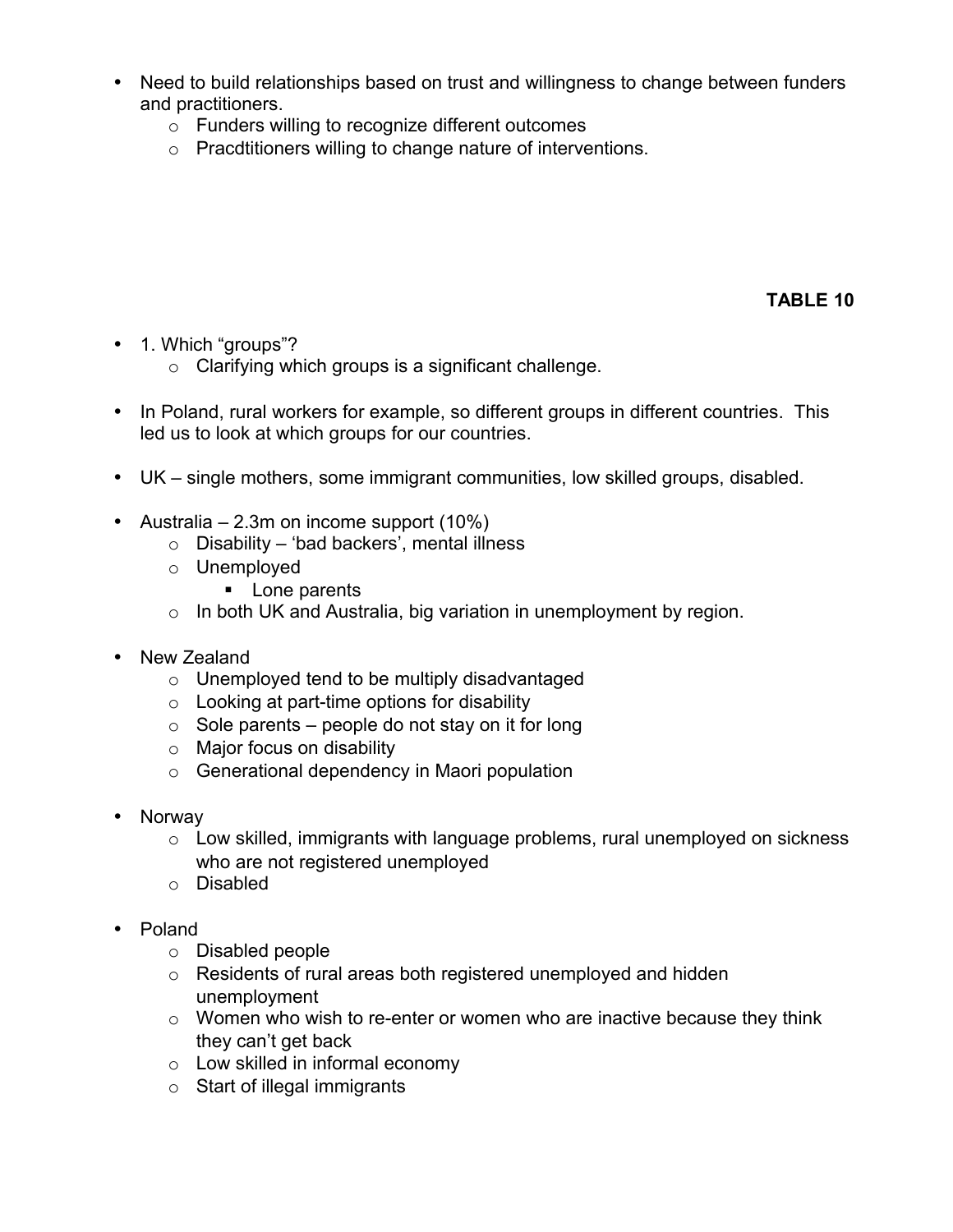- 2. What is known about their needs?
	- $\circ$  Research is partial (e.g. we know the stats but not real needs; we know more about some groups than others)
- New Zealand researching older workers
	- o Deeper diagnosis needed of needs of each group
- Australia and NZ indigenous groups researched but not fixed
	- o disabilities better researched
	- o how services need to connect
- Poland process of recruiting needs
	- o Need better from public employment services
- 3. In EU policy direction excluded groups involved?
- Australia yes for disabled indigenous
	- o less representation for women re-entering
	- $\circ$  some groups more involved than others in solutions
- 4. What is barrier to implementing?
	- o e.g. indigenous in Australia, disconnect between employment services and training services
	- o multiple governments
- 5. e.g. community partnerships of various stakeholders coming together

#### **Key Points**

- Clarifying which groups is a significant challenge
	- $\circ$  Do we know their needs? research is partial (e.g. we know the stats but not real needs, we know more about some groups than others)
	- $\circ$  Fixing it? Disconnect between agencies; local partnerships may help
- Main Point
	- o Our understanding of the real needs of varied groups is very partial AND disconnects between different parts of government inhibits effective service delivery(i.e.employment services and training services).

# **TABLE 11**

- Series of differing initiatives often framed within
	- o recovery
	- o prevention
	- o reintegration